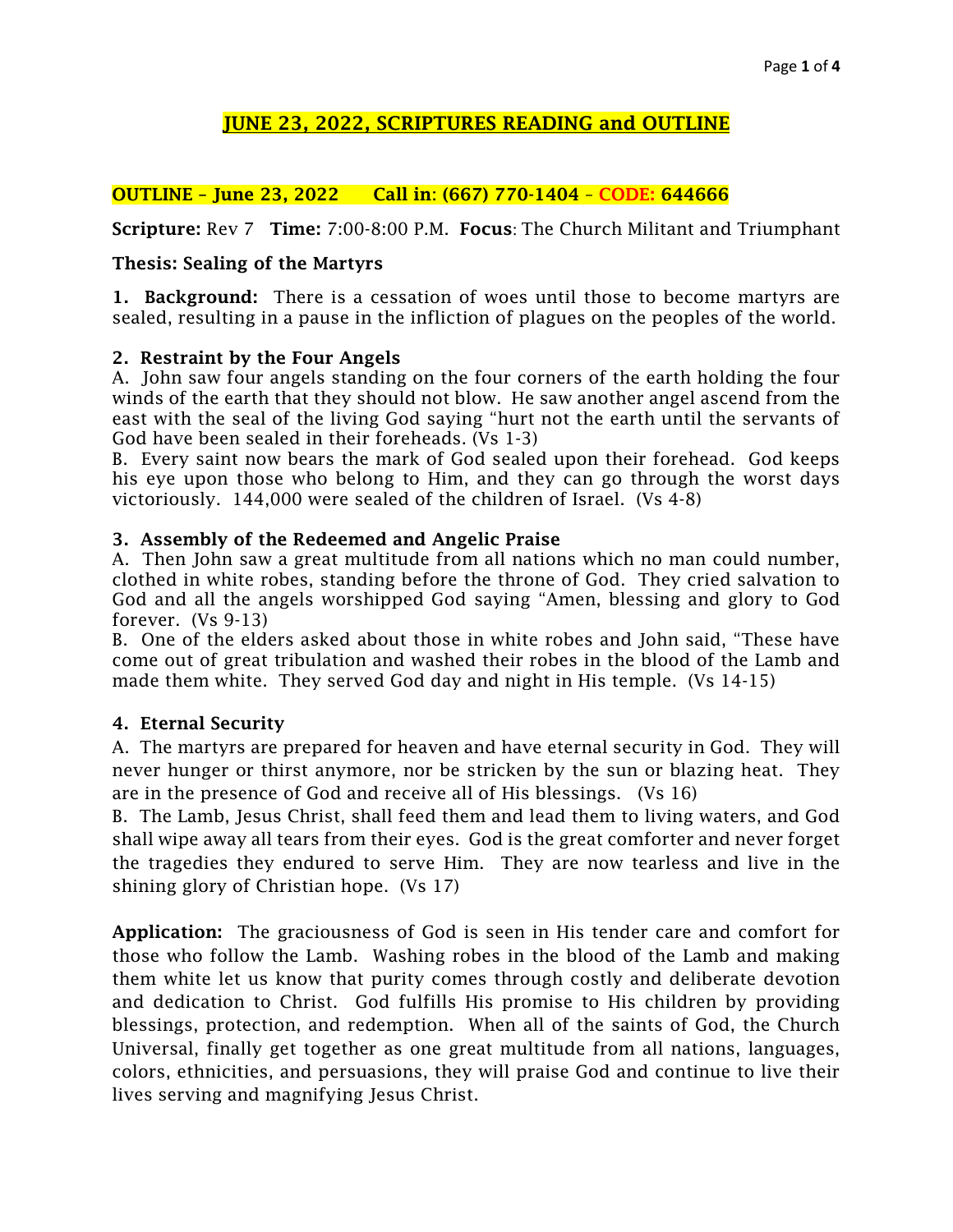### READINGS

#### The 144,000 of Israel Sealed (verses 1-8)

**After this I saw four angels standing at the four corners of the earth,** holding back the four winds of the earth so that no wind could blow on earth or sea or against any tree. <sup>2</sup>I saw another angel ascending from the rising of the sun, having the seal of the living God, and he called with a loud voice to the four angels who had been given power to damage earth and sea, **3** saying, "Do not damage the earth or the sea or the trees, until we have marked the servants of our God with a seal on their foreheads." **4**And I heard the number of those who were sealed, one hundred forty-four thousand, sealed out of every tribe of the people of Israel: **5**From the tribe of Judah twelve thousand sealed, from the tribe of Reuben twelve thousand, from the tribe of Gad twelve thousand, **6** from the tribe of Asher twelve thousand, from the tribe of Naphtali twelve thousand, from the tribe of Manasseh twelve thousand, *r*from the tribe of Simeon twelve thousand, from the tribe of Levi twelve thousand, from the tribe of Issachar twelve thousand, **s**from the tribe of Zebulun twelve thousand, from the tribe of Joseph twelve thousand, from the tribe of Benjamin twelve thousand sealed.

**[Leviticus 24:11](https://www.bing.com/ck/a?!&&p=3a61583febc4a7f302cbb18ecc0e867308facdd19fef0edee6175828f47b05c8JmltdHM9MTY1NTg0ODQwNyZpZ3VpZD04OTJmNDJkYS1jOThjLTQwMjYtOGI1Yi04MGVhNWE4ODJlODEmaW5zaWQ9NTMzNQ&ptn=3&fclid=94a62b19-f1ac-11ec-8158-c0ada4834ac5&u=a1aHR0cDovL3d3dy5iaWJsaWNhLmNvbS9lbi11cy9iaWJsZS9vbmxpbmUtYmlibGUvbml2L2xldml0aWN1cy8yNC8&ntb=1)** <sup>11</sup>The son of the Israelite woman blasphemed the Name with a curse; so, they brought him to Moses. (His mother's name was Shelomith, the daughter of Dibri the Danite.)

[Judges 18:1-2](https://www.bing.com/ck/a?!&&p=968462bdcfea97d32f39d85d3b41505431c4856303771d4240fb90fc1e9ed600JmltdHM9MTY1NTg0ODQwNyZpZ3VpZD04OTJmNDJkYS1jOThjLTQwMjYtOGI1Yi04MGVhNWE4ODJlODEmaW5zaWQ9NTMzNw&ptn=3&fclid=94a631cc-f1ac-11ec-a2f8-622a85f51c6b&u=a1aHR0cDovL3d3dy5iaWJsaWNhLmNvbS9lbi11cy9iaWJsZS9vbmxpbmUtYmlibGUvbml2L2p1ZGdlcy8xOC8&ntb=1) In those days Israel had no king. And in those days the tribe of the Danites was seeking a place of their own where they might settle, because they had not yet come into an inheritance among the tribes of Israel. <sup>2</sup>So the Danites sent five of their leading men from Zorah and Eshtaol to spy out the land and explore it. These men represented all the Danites. They told them, "Go, explore the land." So, they entered the hill country of Ephraim and came to the house of Micah, where they spent the night.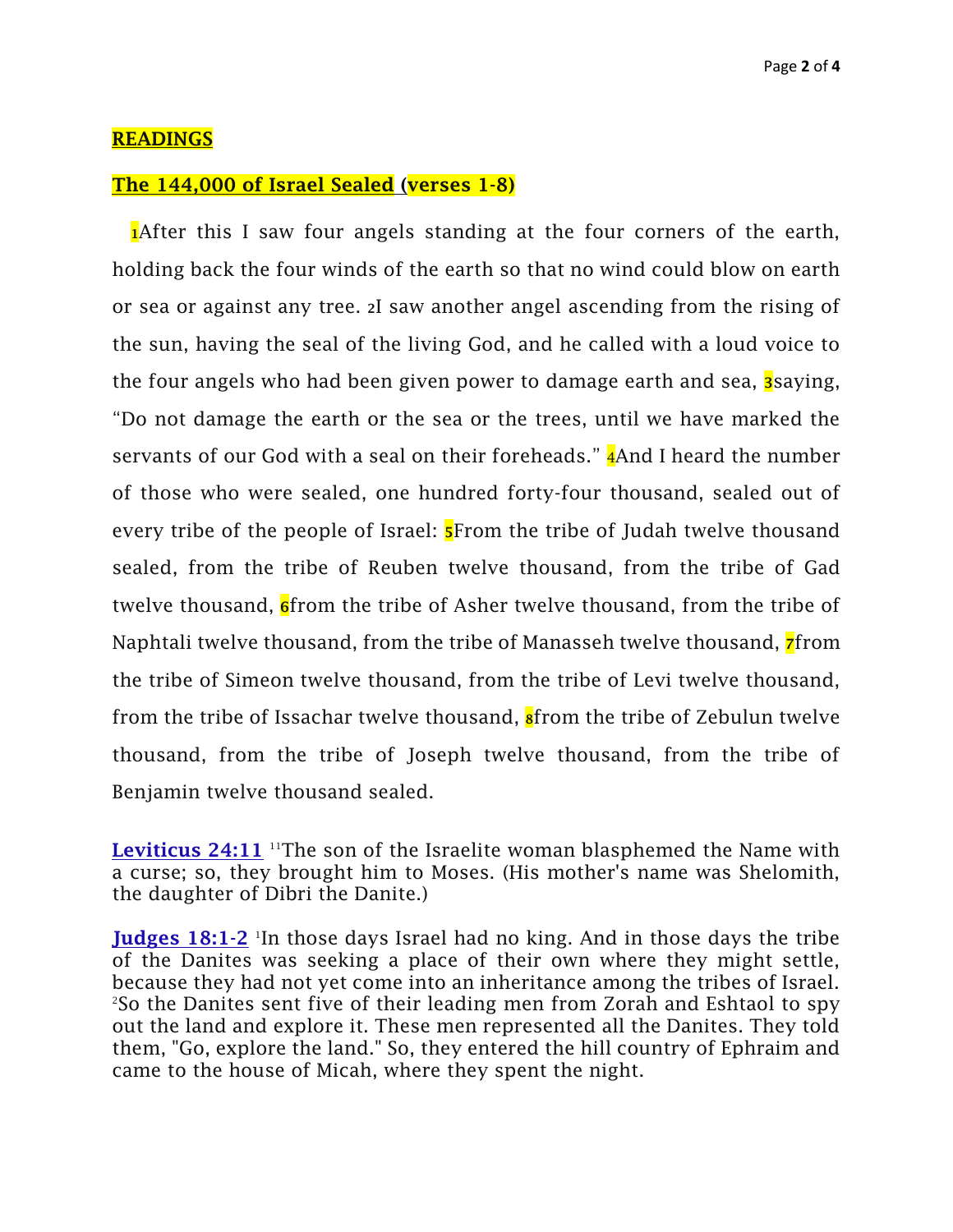[1 Kings 12:28](https://www.bing.com/ck/a?!&&p=e1d1418d620794fb26196f57dfdda4fd72968f3420b34b27ecfeb4d4fcad8aecJmltdHM9MTY1NTg0ODQwNyZpZ3VpZD04OTJmNDJkYS1jOThjLTQwMjYtOGI1Yi04MGVhNWE4ODJlODEmaW5zaWQ9NTMzNg&ptn=3&fclid=94a62e6c-f1ac-11ec-805e-2bbb43c30629&u=a1aHR0cDovL3d3dy5iaWJsaWNhLmNvbS9lbi11cy9iaWJsZS9vbmxpbmUtYmlibGUvbml2LzEta2luZ3MvMTIv&ntb=1) <sup>28</sup>After seeking advice, the king made two golden calves. He said to the people, "It is too much for you to go up to Jerusalem. Here are your gods, Israel, who brought you up out of Egypt."

**[Ezekiel 28:1](https://www.bing.com/ck/a?!&&p=cf76d06386c81c1826cede4bbd4f07a7496894746399fa79193e9c1141dd1fd5JmltdHM9MTY1NTg0ODQwNyZpZ3VpZD04OTJmNDJkYS1jOThjLTQwMjYtOGI1Yi04MGVhNWE4ODJlODEmaW5zaWQ9NTMzNA&ptn=3&fclid=94a6267c-f1ac-11ec-be87-7e4fabc85551&u=a1aHR0cDovL3d3dy5iaWJsaWNhLmNvbS9lbi11cy9iaWJsZS9vbmxpbmUtYmlibGUvbml2L2V6ZWtpZWwvMjgv&ntb=1)** 'The word of the LORD came to me:

#### The Multitude from Every Nation (VERSES 9-17)

**P**After this I looked, and there was a great multitude that no one could count, from every nation, from all tribes and peoples and languages, standing before the throne and before the Lamb, robed in white, with palm branches in their hands. **10**They cried out in a loud voice, saying, "Salvation belongs to our God who is seated on the throne, and to the Lamb!"  $\mu$ And all the angels stood around the throne and around the elders and the four living creatures, and they fell on their faces before the throne and worshiped God,  $12$ singing, "Amen! Blessing and glory and wisdom and thanksgiving and honor and power and might be to our God forever and ever! Amen." 13Then one of the elders addressed me, saying, "Who are these, robed in white, and where have they come from?"  $\frac{1}{4}I$  said to him, "Sir, you are the one that knows." Then he said to me, "These are they who have come out of the great ordeal; they have washed their robes and made them white in the blood of the Lamb. 15For this reason they are before the throne of God, and worship him day and night within his temple, and the one who is seated on the throne will shelter them. 16They will hunger no more, and thirst no more; the sun will not strike them, nor any scorching heat;  $\frac{17}{12}$  for the Lamb at the center of the throne will be their shepherd, and he will guide them to springs of the water of life, and God will wipe away every tear from their eyes."

**[Revelation 1:6](https://www.bing.com/ck/a?!&&p=0209d0d239ed933a8481b2d669f1631d9dbee8630df565ffa5f9ec12c4a4eb39JmltdHM9MTY1NTkzNTkzMCZpZ3VpZD1jOTUyODJiMC00Zjc1LTRlYTAtODU3ZS00MDljOGFkMjRhMjYmaW5zaWQ9NTM0NA&ptn=3&fclid=5c08344b-f278-11ec-9ef9-f5fbd635ed4a&u=a1aHR0cDovL3d3dy5iaWJsaWNhLmNvbS9lbi11cy9iaWJsZS9vbmxpbmUtYmlibGUvbml2L3JldmVsYXRpb24vMS8&ntb=1)** and has made us to be a kingdom and priests to serve his God and Father-to him be glory and power for ever and ever! Amen.